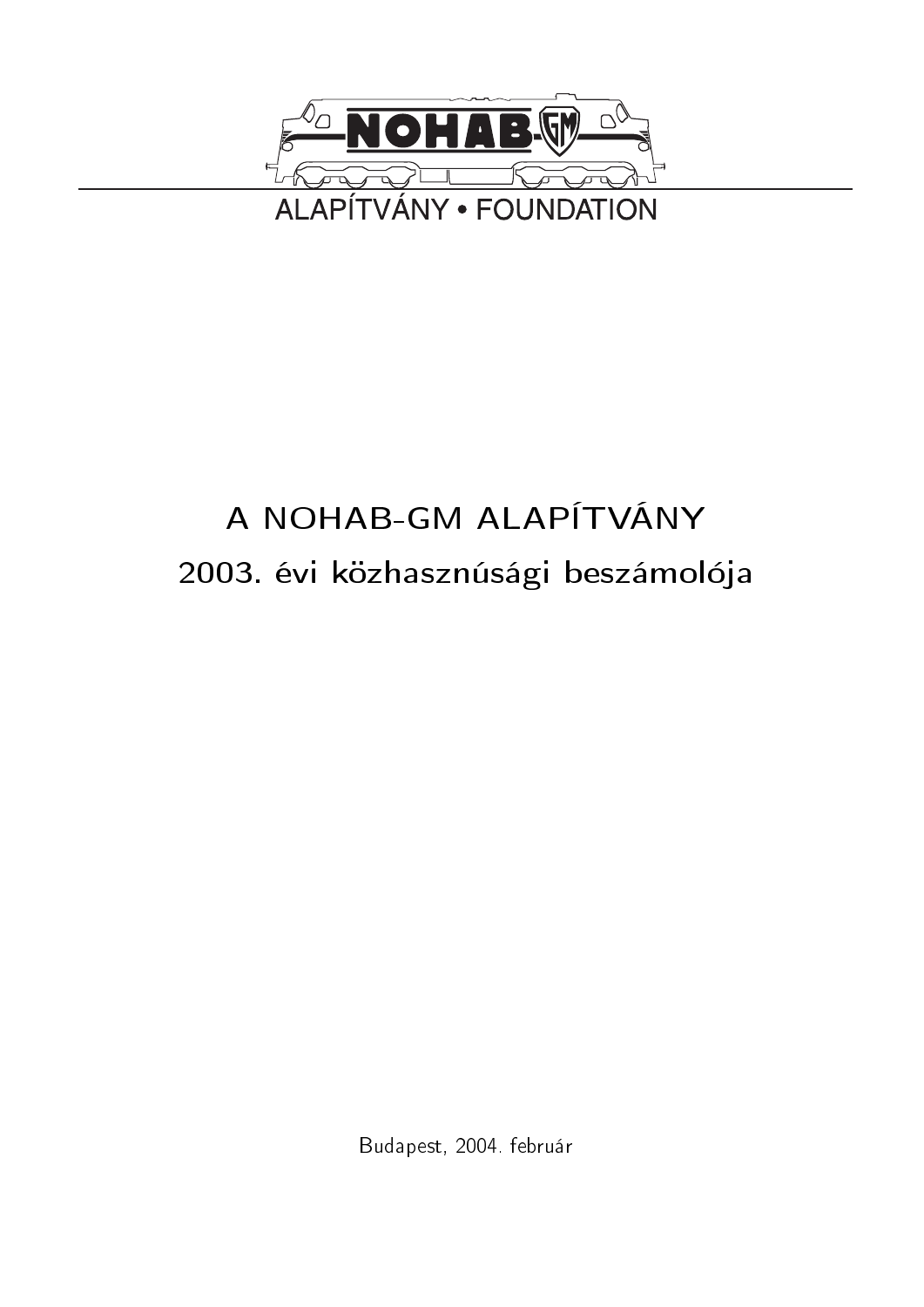## Közhasznúsági beszámoló

#### **Bevezetés**

A NOHAB-GM Alapítványt 1999-ben hozta létre néhány elszánt vasútbarát a NOHAB legenda megőrzésére, a MÁV többi mozdonyához képest környezetkímélő típus minél további fennmaradásának elősegítésére. A megmaradt M61 sorozatú mozdonyokat a forgalomból 2000 decemberében történt kivonásuk után a MÁV nemzetközi árverésen kívánta értékesíteni. Ennek meghiúsulása után a MÁV egy újabb versenytárgyalást hirdetett meg, immár konkrét kikiáltási árak nélkül. A NOHAB-GM Alapítvány kuratóriuma ekkor döntött úgy, hogy egy mozdonyt megpróbál megvásárolni. Így került sor 2001 őszen az M61,010 pályaszámú mozdonyról szóló adásvételi szerződés aláírására és az év decemberében a mozdony átállítására Budapest-Keleti pu. egykori fűtőházába, ahol számára a G. Tim-Co Kft. - amellett, hogy a mozdony megvásárlását 2 millió Ft-tal támogatta – biztosította a tároláshoz szükséges helyet. Mindkettőért hálásak vagyunk!

#### Konkrét tevékenységeink

2003 elején nagyszabású SZJA 1% kampányt folyattunk, melynek során rengeteg vasútbaráthoz és vasúti alkalmazotthoz juttattuk el ismertetőinket papíron, e-mailen vagy az Interneten keresztül. Ebben segítségünkre volt a MÁV Informatika Kft., akik készségesen helyezték el hirdetésünket az Elvira honlapon. Segítségüket ezúton is köszönjük! Ugyancsak köszönjük azoknak a MÁV alkalmazottaknak a segítségét, akik felajánlották, hogy ismertetőinket eljuttatják különböző szolgálati helyekre, kiemelten Kiss István Tamásnak (Tapolca). A kampány eredményeképpen 2003 őszén az APEH 1213 149 Ft-ot utalt át alapítványunknak. Köszönjük a felajánlásokat az adófizető magyar állampolgároknak! Ennek az összegnek birtokában megrendelhettük a 12 új abroncsot az alapítványunk által megvásárolt és felújítás alatt lévő egykori MÁV M61,010 psz. mozdonyhoz, melyet a MAVEX-REKORD Kft-től kedvezményes áron (bruttó 1 167 750,–Ft) vásároltunk.

A 2003-as év legnagyobb eseménye az első magyarországi NOHAB-ok üzembe állításának 40. évfordulója volt. Ennek keretén belül meghívást kaptunk október 4-ére a Magyar Vasúttörténeti Parkban rendezett M61-es bemutatóra. Az alkalmi futásengedély megszerzésére és a szállítás lebonyolítására a szervezők által ígért segítség azonban elmaradt, így alapítványunk mozdonya nem tudott részt venni a találkozón.

2003. november 15-én saját rendezvényt szerveztünk, melyet majdnem napra pontosan az M61,010 eredeti hatósági vizsgája (1963. november 14.) után 40 évvel tartottunk. A rendezvényen alapítványunk mozdonyát (melyre az adott alkalomra és viszonylatra szóló futásengedélyt kértünk) a MÁV PMLI Technológiai Központ A61,017 psz. mozdonya (egykori M61,017) bevontatta a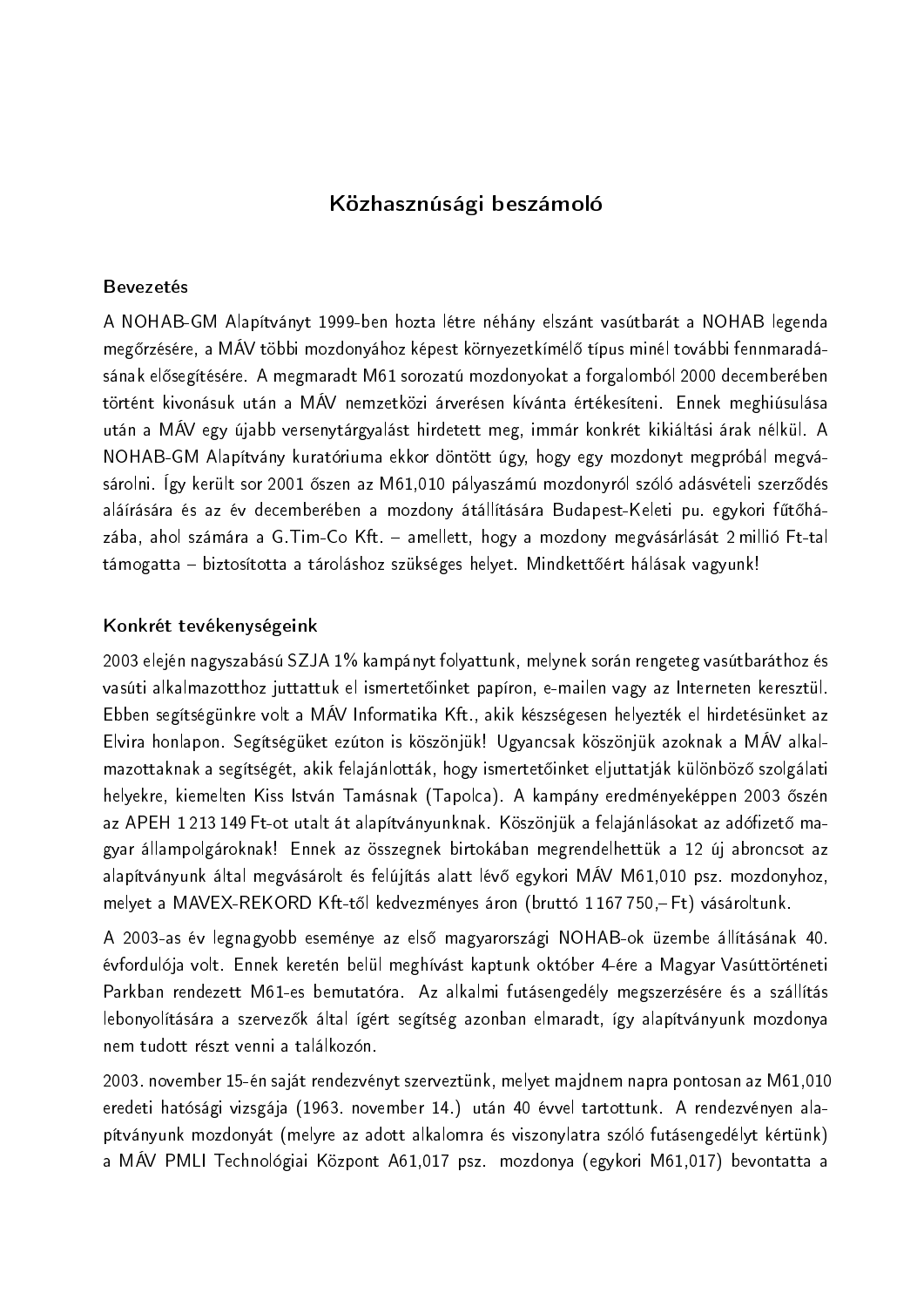Keleti pu. 10. vágányára, ahol a gépek két órán keresztül megtekinthetők voltak. A peronon többszáz ember várt a jeles alkalomra, legtöbben fényképezőgéppel felszerelve. A rendezvény megvalósításában való közreműködésért ezúton is szeretnénk köszönetet mondani a MÁV PMLI Technológiai Központnak és különösen Onódy Miklósnak, továbbá Budapest-Keleti pu. Csomóponti Állomásfőnökségének, mindenek előtt Putics István csomóponti állomásfőnöknek, valamint a MAV Rt. Pályavasúti Szakigazgatóság részéről Pöstyén Zsoltnak.

A nap további részében előadásokat rendeztünk a MÁV Budapesti Területi Igazgatóság közelben lévő épületében, melyet Dr. Csiba József, a MÁV gépészeti szakigazgatója nyitott meg. A NOHAB-ok beszerzésének előzményeiről és körülményeiről részletes előadást tartott Szórádi Ervin, nyugalmazott MÁV igazgató, alapítványunk volt kurátora. A NOHAB gyár történetét Olaf G. Janson ismertette, aki egykor a gyár vezető munkatársa volt. Végezetül, Novák András jóvoltából részleteket tekinthettünk meg a "NOHAB-ok az ezredfordulón" sorozat újabb epizódjából. Az előadásokat mintegy 150 ember hallgatta meg. Ezúton köszönjük előadóinknak fáradozásukat és együttműködésüket! Köszönetet mondunk továbbá az előadás helyszínének a MÁV részéről történő biztosításáért Szíjjártó Sándornak, a kivetítésben való segítségért pedig Szántó Zoltánnak!

A 40 éves évforduló alkalmából az M61,010-et ábrázoló fényképes jubileumi pólókat, alapítványi emblémával ellátott kávésbögréket és tollakat készíttettünk. Az ünnepi koccintáshoz GM NOHAB feliratú és egy NOHAB mozdony körvonalát ábrázoló homokfúvott borospoharakat is készíttettünk, melyek gyártásában Mikola Gyula (Balatongyörök) működött közre. A poharakat Ángyán Imre (Raposka) töltötte meg finom, Szent György-hegyen termelt otelló borával. Mindkettőjüknek köszönjük a készséges hozzájárulást!

A mozdonybemutatóra felkészülve teljesen kitakarítottuk alapítványunk mozdonyán a vezetőállásokat és a gépteret. Ezt megelőzően azonban a motor folyamatos felújítása miatt a jármű látogathatósága korlátozott volt, így nyílt napok szervezésére is kevesebb alkalmunk maradt, mint 2002-ben. Reméljük, hogy a november 15-i rendezvénnyel sikerült az érdeklődő vasút- és NOHAB-barátokat kellően kárpótolni!

Szakmai téren az alábbi konkrét tevékenységeket hajtottuk végre:

- · Az év elején befejeztük az akkumulátorszekrény Feljítását. A G. Tim-Co Kft. új ajtókat gyártott le 137000,-Ft-ért.
- Kedvezményes áron vásároltunk 10db új akkumulátort 162000 Ft-ért a zalaegerszegi Akksi Kft-től.
- · A növekvő mennyiségű alkatrész-készlet tárolására beszereztünk 300 000, Ft-ért egy használt 20 lábas konténert.
- · Az év elején megtörtént két hengerfej felújítása, melyekhez szelepszárvezetőket a Turner Diesel-től (Aberdeen) rendeltünk. Szintén a Turner Diesel szállította a dugattyúgyűrűket,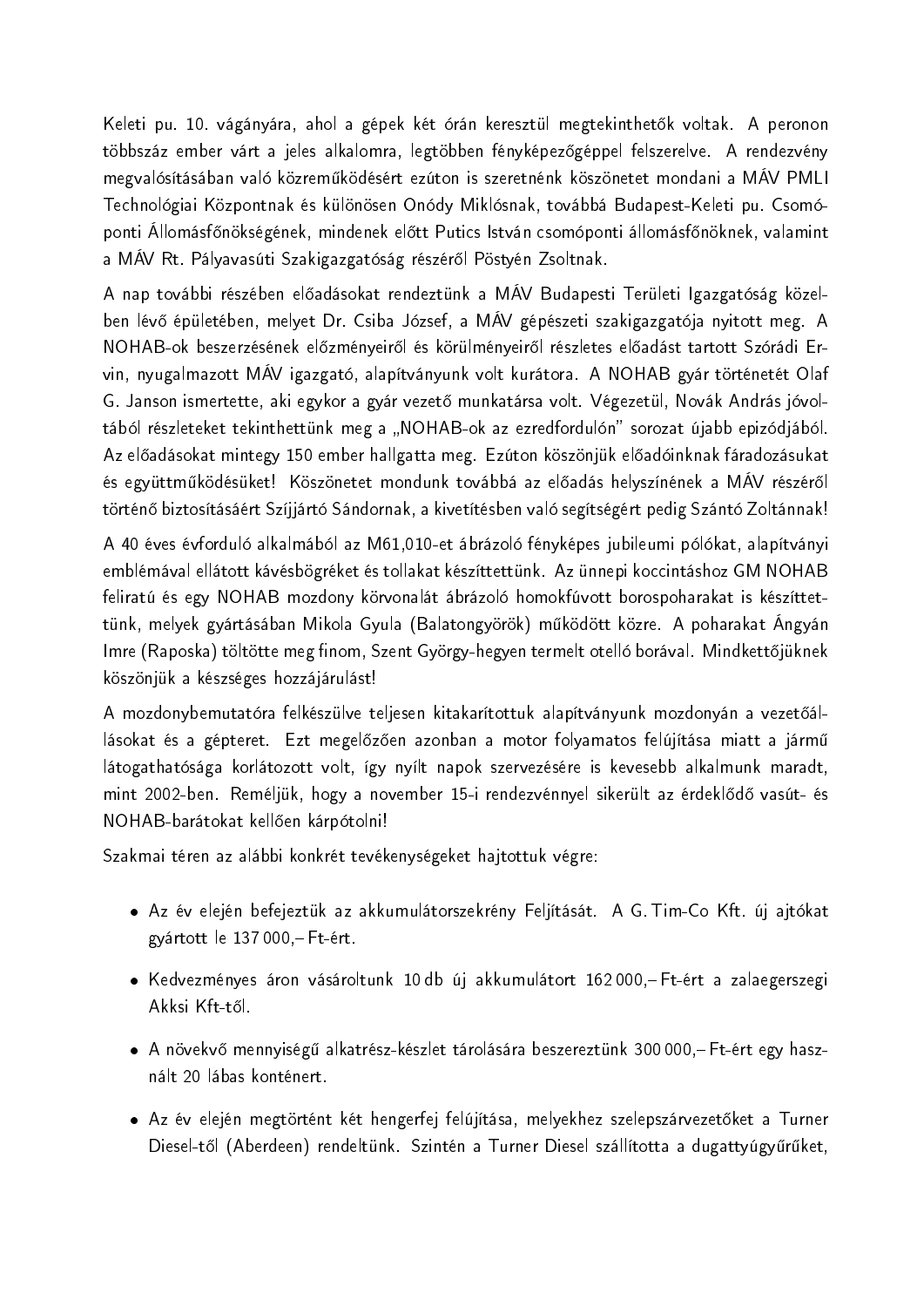melyeket a nyár folyamán beépítettünk a motorba. A szerelésben való segítségért köszönetet mondunk Sárközi Zoltánnak (Tapolca).

- · Új gázolajmérő csövet készíttettünk és elkezdtük a mozdony feljáró-ajtóinak felújítását a MÁV Rt. Dunakeszi Tanműhely közreműködésével.
- Egy külföldi vasúttársaság felajánlását követően 2003 júliusában alkatrészeket szereltünk ki három – EMD 567-es motorral felszerelt – mozdonyból. Az alkatrészek 2003 végén még a Magyarországra történő szállításra vártak.

2003-ban folytattuk együttműködésünket a Budapesti Műszaki és Gazdaságtudományi Egyetem Vasúti Járművek Tanszékével és a MÁV Rt. Dunakeszi Tanműhellyel, melyek keretén belül biztosítjuk a mozdony külső és belső megtekintésének lehetőségét, szemléltető eszközöket bocsátunk rendelkezésre a General Motors mozdonyok szerkezetei közül és vállaljuk a NOHAB-ok és GM motorok műszaki előadásokon történő bemutatását.

A környezetbarát vasúti közlekedés elősegítése céljából népszerűsítettük a modern és hazai körülmények között is alkalmazható mozdonytípusokat (elsősorban a GM-EMD JT42CWR típust) és dokumentáltuk a más típusokkal üzemeltetett dízelvontatás (elsősorban az M41 és M62 sorozatok) okozta környezetszennyezést hazánkban.

2003-ban is folyamatosan frissítettük ismertető anyagainkat és honlapunkat, illetve megszakítás nélkül üzemeltettük információs e-mail címünket (info@nohab-gm.hu), telefonszámainkat. Rendszeres tájékoztatót küldtünk támogatóinknak és az érdeklődőknek, illetve januárban kipostáztuk a 2002. évi támogatásokról szóló adóigazolásokat.

Az alapítvány kuratóriuma belső levelező listán "folyamatosan ülésezett". A kurátorok tevékenységüket önkéntes alapon és szabadidejükben végezték mindenféle anyagi ellentételezés nélkül.

### Alapítványunk támogatói





MÁV INFORMATIKA Kft.



MÁV Rt. Dunakeszi Tanműhely

Alapítványunk beszállítói a 2003. évben Akksi Kft., MAVEX Kft., M3 Road Kft., Turner Diesel Co., Würth Kft.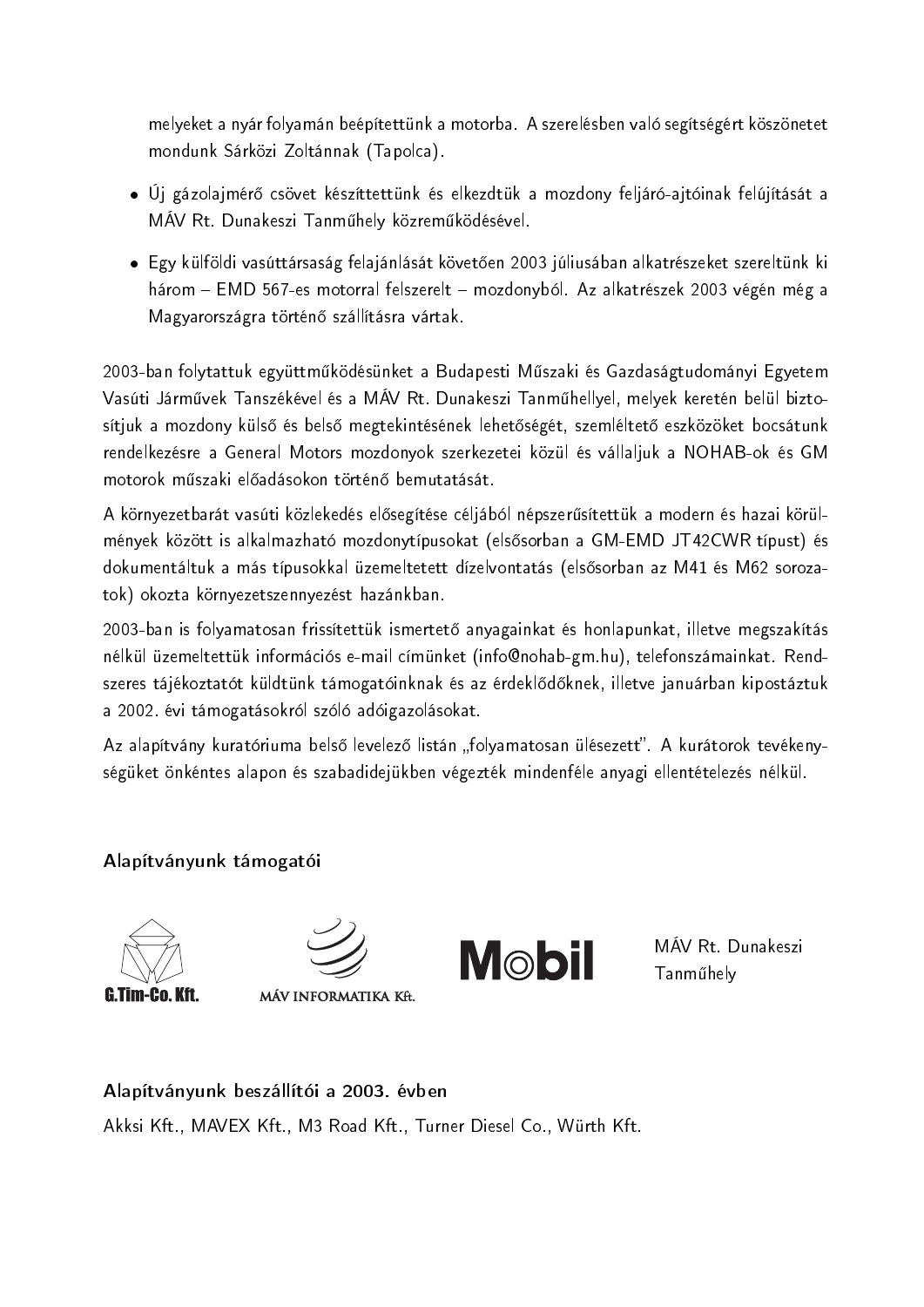## Egyszerűsített éves beszámoló a 2003. üzleti évről

Eredménykimutatás 2003. december 31. zárónappal (adatok E Ft-ban)

| A tétel megnevezése | l Előző év | l árgyév |
|---------------------|------------|----------|
|---------------------|------------|----------|

| Bevételek                                      |         |       |
|------------------------------------------------|---------|-------|
| Alapítótól kapott támogatás                    |         |       |
| Államháztartás alrendszeréből kapott támogatás |         |       |
| Pályázati úton elnyert támogatás               | 0       |       |
| Egyéb adományozótól kapott támogatás           | 1369    | 2392  |
| Egyéb bevételek                                | 4       |       |
| ÖSSZESEN                                       | 1 3 7 3 | 2.30. |

| Költségek                         |     |     |
|-----------------------------------|-----|-----|
| Anyagi jellegű ráfordítások       | 592 | 654 |
| Személyi jellegű ráfordítások     | 0   |     |
| Társadalombiztosítási járulék     | 0   |     |
| Értékcsökkenési leírás            | 0   | 87  |
| Egyéb költségek                   | 0   |     |
| Egyéb ráfordítások                | 0   |     |
| Pályázati úton nyújtott támogatás | 0   |     |
| ÖSSZESEN                          | 592 | 745 |

| ADÓZÁS ELŐTTI EREDMÉNY                 | 781 | 1 652 |
|----------------------------------------|-----|-------|
| <sup>'</sup> ADÓFIZETÉSI KÖTELEZETTSÉG |     |       |
| TÁRGYÉVI EREDMÉNY                      | 781 | 1 652 |